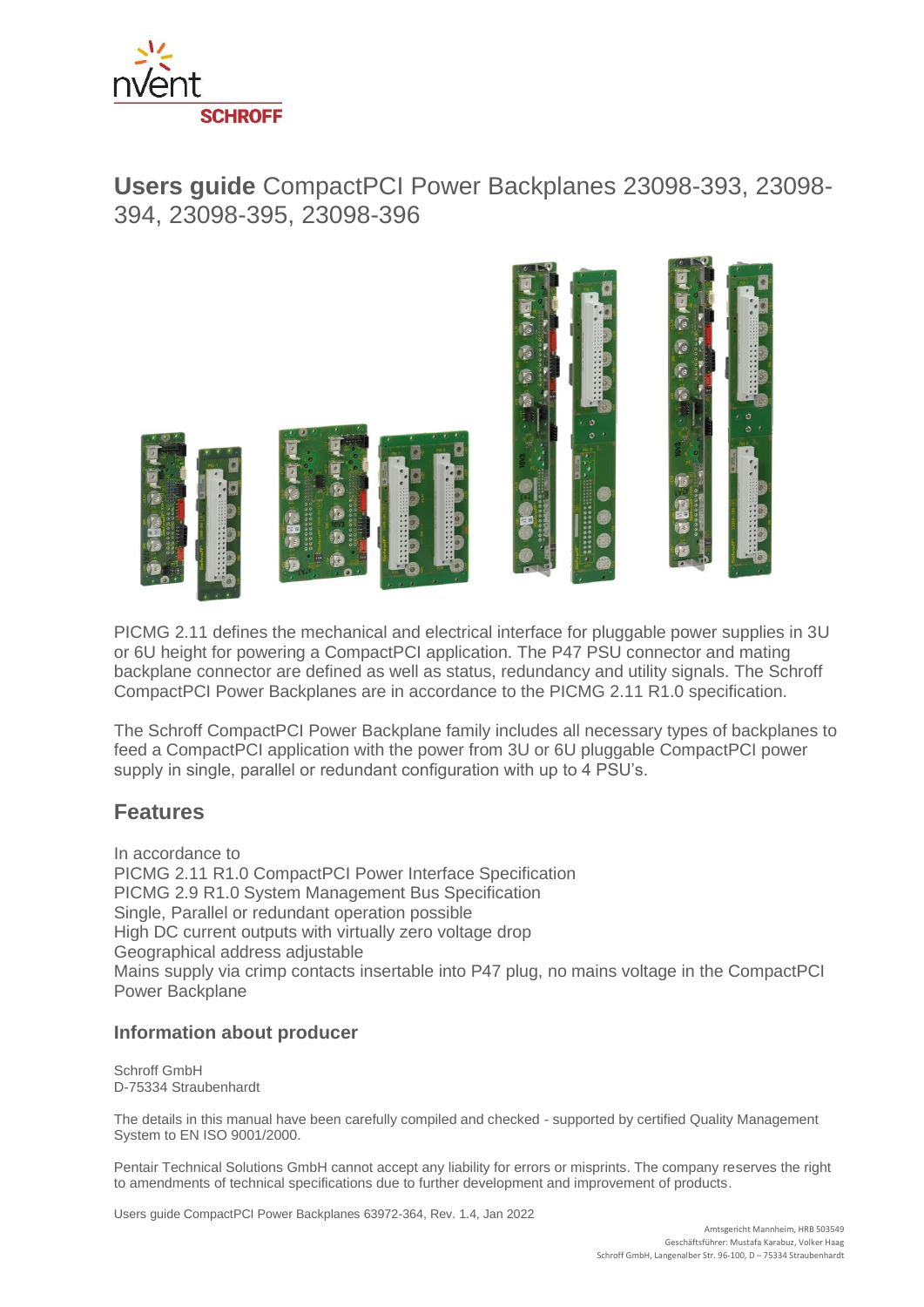

## **Assembly Instructions & General Information**

### **Mounting**

Attach the power backplane using every non-plated mounting hole at the top and the bottom to fix the backplane to the system/subrack with M2.5 screws.

### **Chassis GND**

If only the non-plated mounting holes are used the backplane GND will be isolated from the chassis GND.

On the top and bottom mounting hole rows there are 2 mounting holes near each other, one plated, marked with a "C" and one non-plated, marked with an "I".



*Mounting holes for "I" isolated or "C" connected mounting of backplane GND to Chassis GND*

If connected mounting of the backplane is required, please assemble screws in each plated mounting hole of the backplane. Spring washers are recommended instead of flat washers. If both grounds are isolated, creepage and clearance between screw and digital GND are in accordance with EN 62368-1.

#### **Power output**

The backplane provides power terminals with M4 thread power bugs and bush elements to connect the main voltages. M4 cable lugs should be used to connect the power cables to the power bugs and power elements. A maximum of 2 cable lugs are recommended per power bug. Please assemble the cable lugs with the flat side to the power bug to ensure the correct isolation distance between the not insulated part of the power cable and not insulated parts of the backplane.



For harsh environments with very high shock and vibration values a power stud with nuts is recommended. Schroff power backplanes are already prepared to accept a power stud instead of the power bugs assembled as standard option. Please ask your Schroff sales contact for a configured version with M4 power studs assembled or send an inquiry to *backplanes@nvent.com*. The power stud accepts a maximum of 2 cable lugs.

Users guide CompactPCI Power Backplanes 63972-364, Rev. 1.4, Jan 2022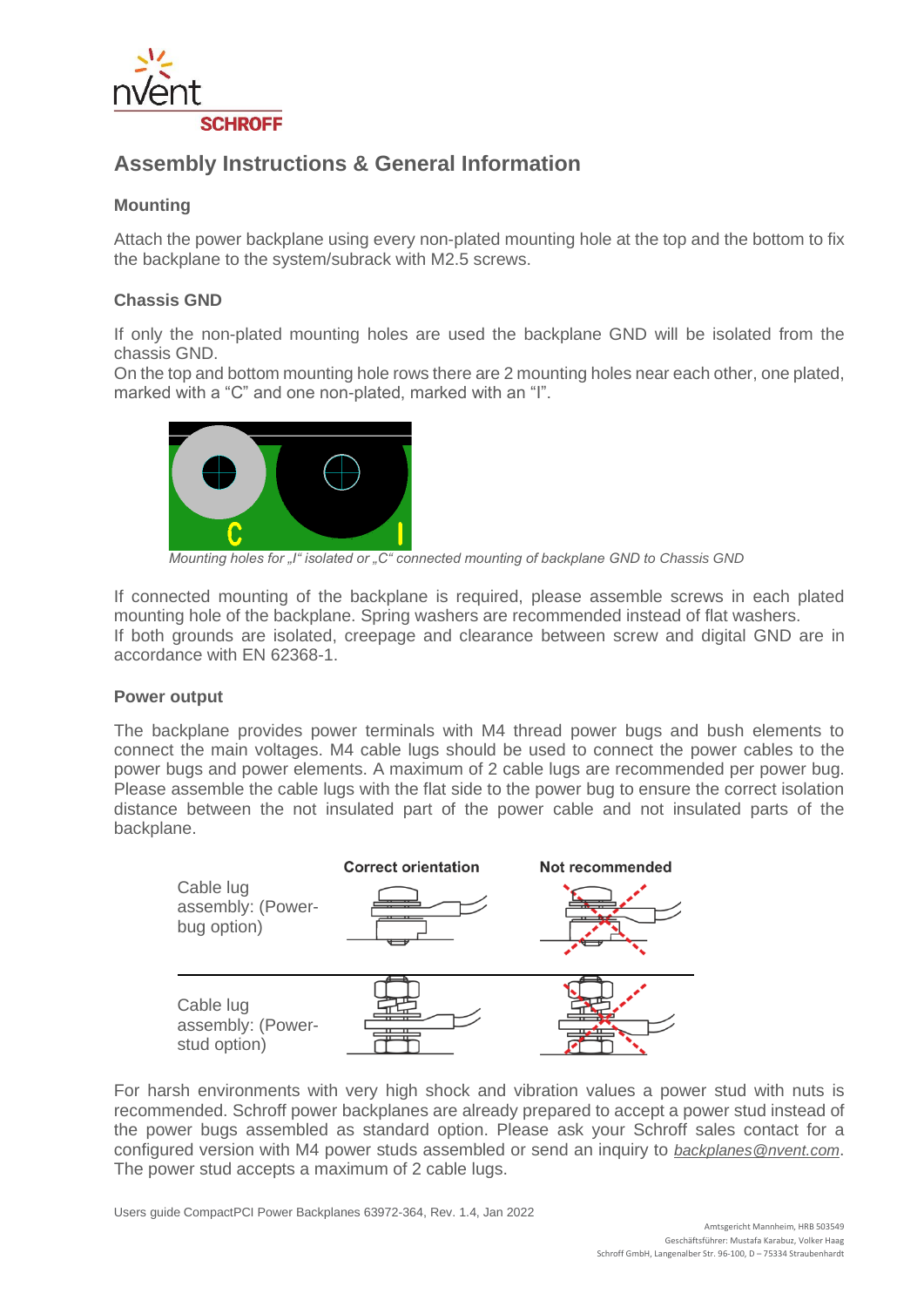

#### **Start-up of the board**

Open the cable tie of the power mains cable and push the crimp contacts into the dedicated connector chambers of X100. Respect the cable colors: brown: L (line); blue: N (neutral); green/yellow: PE (protective earth). The other end of the power mains cables can be fitted with Faston Crimp contacts (please order the power mains cable set, including the fastons separately).

#### **Status and control signals**

*INH#:* Signal to turn the PSU outputs "on / off". "Open" or "high" = on; "Low" = off.

The INH# signal from the P47 connector or both P47 connectors is connected to the corresponding pins INH#\_1 and INH#\_2 of the PSU enable connector X107. If the output voltages should be deactivated for PSU 1 or 2 the corresponding INH# pin of the connector X107 should be grounded by installing a jumper on pin 1 and 2 respective pin 3 and 4.

As an alternative assembly option the INH# signal can be provided on the utility connectors 1, 2 and 3 or the output on / off selection can be selected by an optional dip switch. Please ask your Pentair sales representative if you need one of those setups.

*FAL#:* Signal driven by intelligent PSU's, at least one output has failed (is out of range).

The signal is available on the utility connectors 1 to 3. At power backplanes with 2 P47 connectors the FAL# signals of both PSU's are connected to the FAL# pin of the utility connectors. If the output of at least one PSU has failed the output is active.

*DEG#:* Signal driven by intelligent PSU's, PSU indicates that the supply is beginning to derate its power output

> The signal is available on the utility connectors 1 to 3. At power backplanes with 2 P47 connectors the DEG# signals of both PSU's are connected to the DEG# pin of the utility connectors. If the output of at least one PSU begins to derate the output is active.

**PRST#:** Signal may be used in a CompactPCI system to reset the System Slot board by a switch closure or an open-collector driver

> This signal is connected in between the Utility connectors 1 to 3 and the Remote connector X101.

**IPMB** Is the Intelligent Platform Management Bus, defined in PICMG 2.9 R1.0

The IPMB is connected in between the P47 connectors and the IPMI connector X102

**Sense** Pins referred to voltages +5V; +3,3V; +12V and GND of these connector used for sense purposes. They should be connected to the backplane. Some Power Supplies need at least a connection between Sense\_RTN and GND, otherwise the outputs overrun.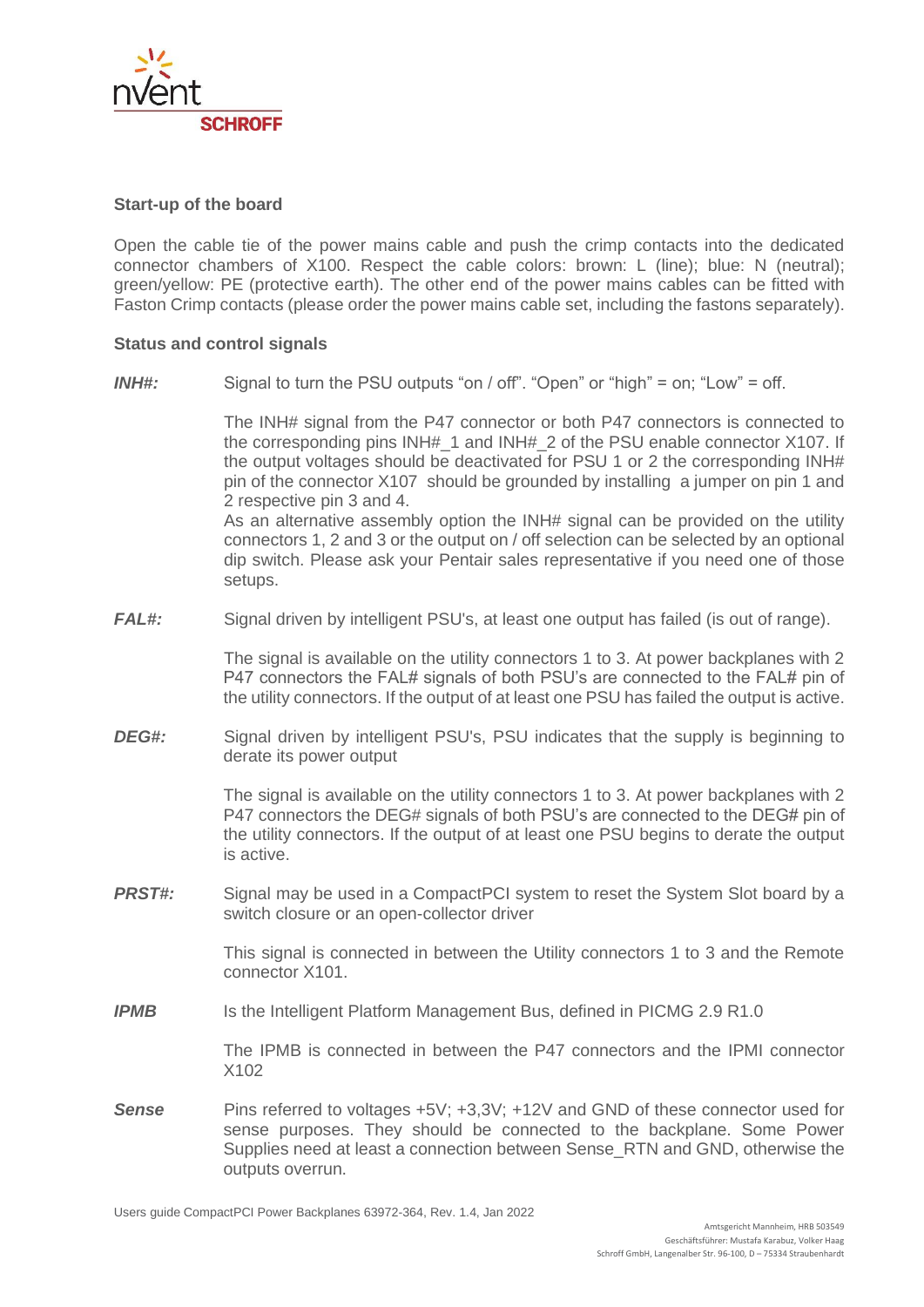

### **Backplane rear view**

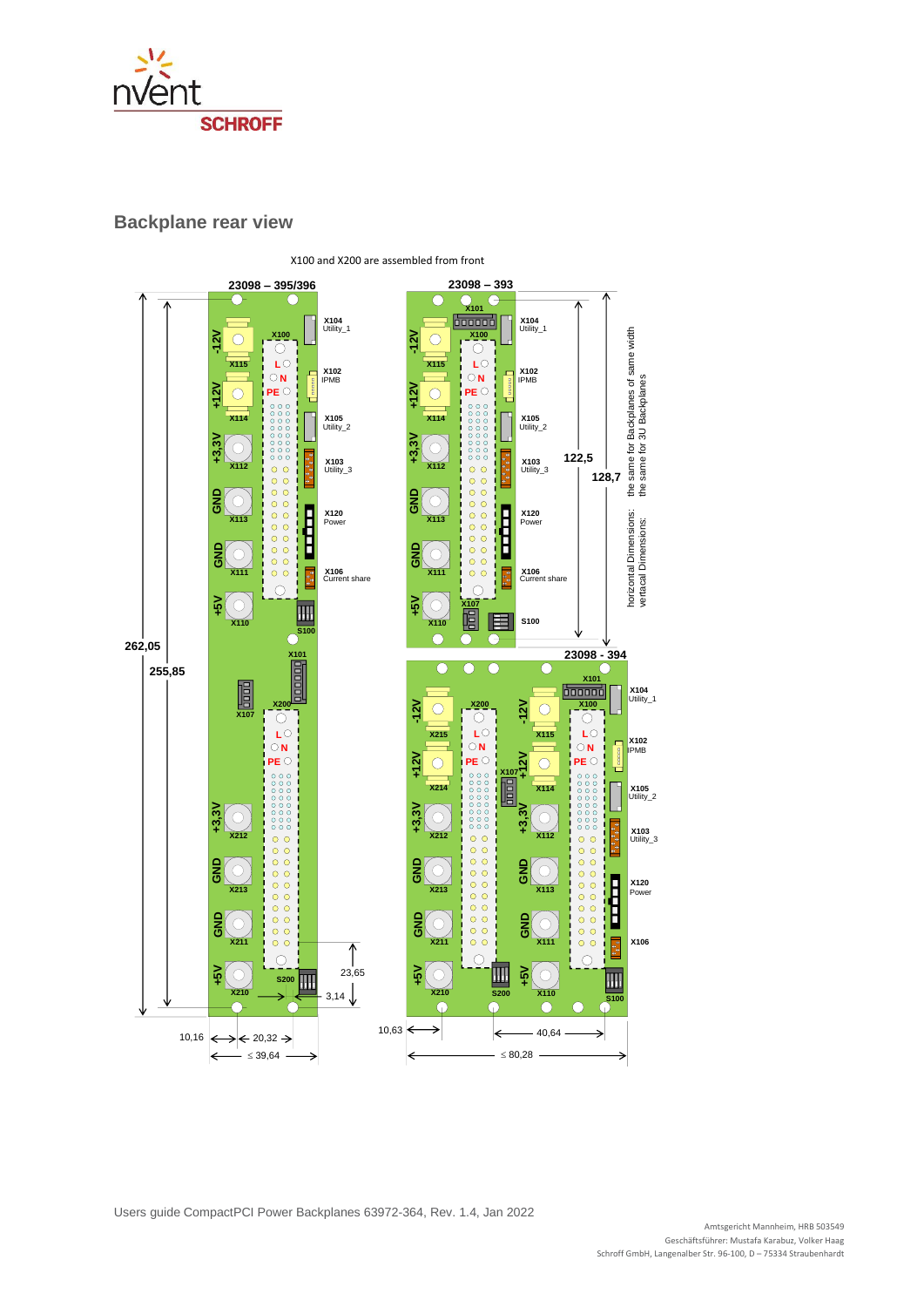

## **Pin assignment P47 Power connector (X100 and X200)**

| Pin#           | <b>Signal Name</b> | <b>Description</b>                       |
|----------------|--------------------|------------------------------------------|
| $\mathbf{1}$   | V1                 | V1 Output<br>$(+5V)$                     |
| $\overline{2}$ | V1                 | V1 Output<br>$(+5V)$                     |
| 3              | V1                 | V1 Output<br>$(+5V)$                     |
| 4              | V1                 | V1 Output<br>$(+5V)$                     |
| 5              | <b>RTN</b>         | V1 and V2 Return<br>(GND)                |
| 5              | <b>RTN</b>         | V1 and V2 Return<br>(GND)                |
| $\overline{7}$ | <b>RTN</b>         | V1 and V2 Return<br>(GND)                |
| 8              | <b>RTN</b>         | V1 and V2 Return<br>(GND)                |
| 9              | <b>RTN</b>         | V1 and V2 Return<br>(GND)                |
| 10             | <b>RTN</b>         | V1 and V2 Return<br>(GND)                |
| 11             | <b>RTN</b>         | (GND)<br>V1 and V2 Return                |
| 12             | <b>RTN</b>         | V1 and V2 Return<br>(GND)                |
| 13             | V <sub>2</sub>     | V2 Output (+3,3V)                        |
| 14             | V <sub>2</sub>     | V2 Output<br>$(+3,3V)$                   |
| 15             | V <sub>2</sub>     | V2 Output (+3,3V)                        |
| 16             | V <sub>2</sub>     | V2 Output<br>$(+3,3V)$                   |
| 17             | V <sub>2</sub>     | V2 Output (+3,3V)                        |
| 18             | V <sub>2</sub>     | V2 Output<br>$(+3,3V)$                   |
| 19             | <b>RTN</b>         | V3 Return<br>(GND)                       |
| 20             | V <sub>3</sub>     | V3 Output<br>$(+12V)$                    |
| 21             | V <sub>4</sub>     | V4 Output<br>$(-12V)$                    |
| 22             | <b>RTN</b>         | Signal Return<br>(GND)                   |
| 23             | <b>RESERVED</b>    | Reserved                                 |
| 24             | <b>RTN</b>         | (GND)<br>V4 Return                       |
| 25             | GA0                | Geographic Address Bit 0                 |
| 26             | <b>RESERVED</b>    | Reserved                                 |
| 27             | ENH                | Enable<br>(set to GND)                   |
| 28             | GA1                | Geographic Address Bit 1                 |
| 29             | V1ADJ              | V1 Adjust                                |
| 30             | V1 SENSE           | V1 Remote Sense (+5V_SENSE)              |
| 31             | GA <sub>2</sub>    | Geographic Address Bit 2                 |
| 32             | V <sub>2</sub> ADJ | V2 Adjust                                |
| 33             | V2 SENSE           | V2 Remote Sense (+3,3V_SENSE)            |
| 34             | S RTN              | Sense Return (set to GND by default, via |
|                |                    | switch)                                  |
| 35             | V1 SHARE           | V1 Current Share (+5V_SHARE)             |
| 36             | V3 SENSE           | V3 Remote Sense (+12V_SENSE)             |
| 37             | IPMB_SCL           | <b>System Management Bus</b>             |
| 38             | DEG#               | Degrade Signal                           |
| 39             | INH#               | Inhibit                                  |
| 40             | <b>IPMB SDA</b>    | <b>System Management Bus</b>             |
| 41             | V2 SHARE           | V2 Current Share (+3,3V SHARE)           |
| 42             | FAL#               | Fail Signal                              |
| 43             | <b>IPMB PWR</b>    | <b>System Management Bus</b>             |
| 44             | V3 SHARE           | V3 Current Share (+12V_SHARE)            |
| 45             | <b>CGND</b>        | Chassis Ground (safety ground)           |
| 46             | ACN/+DC IN         | AC Input - Neutral; +DC Input            |
| 47             | ACL/-DC IN         | AC Input - Line; -DC Input               |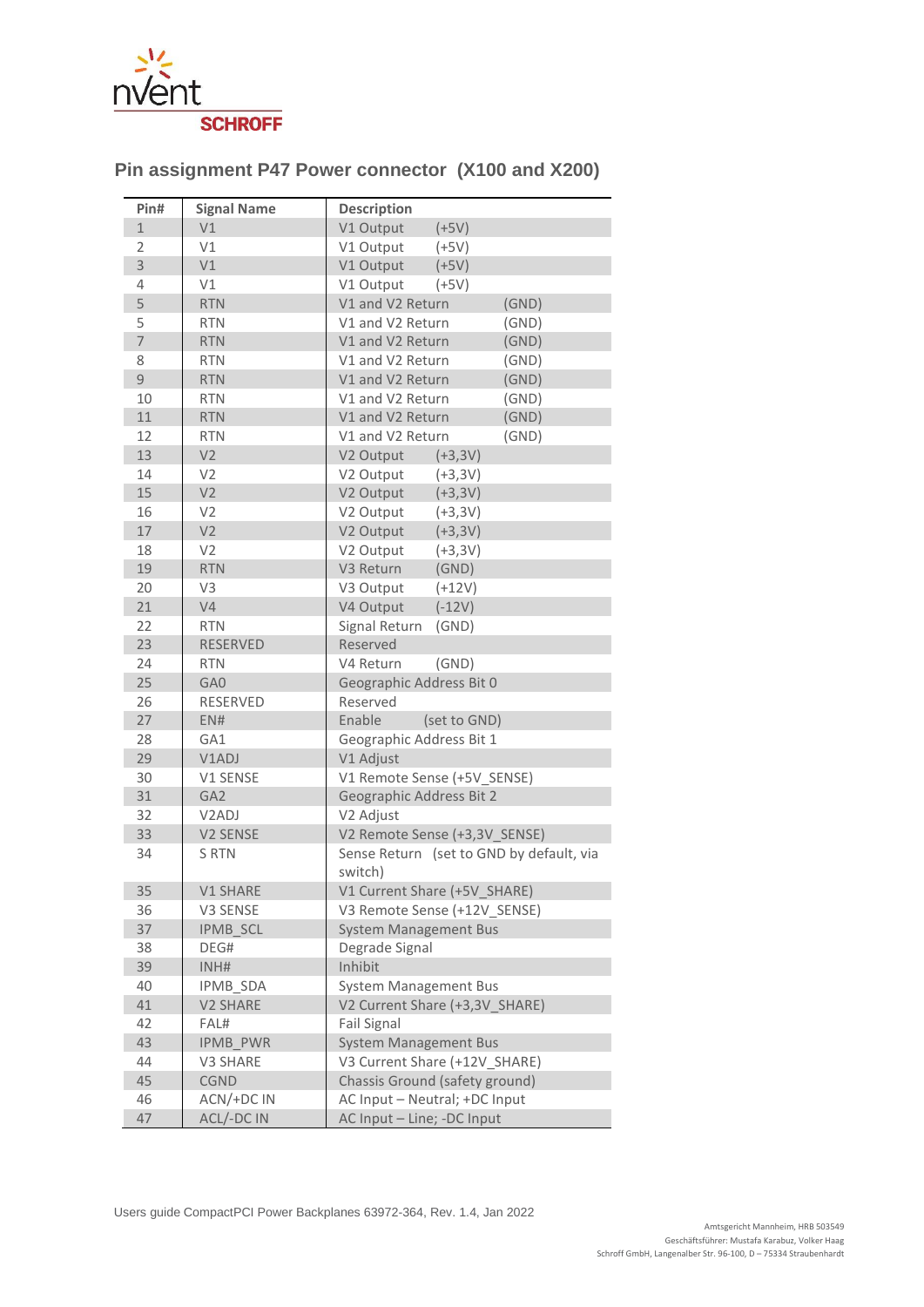

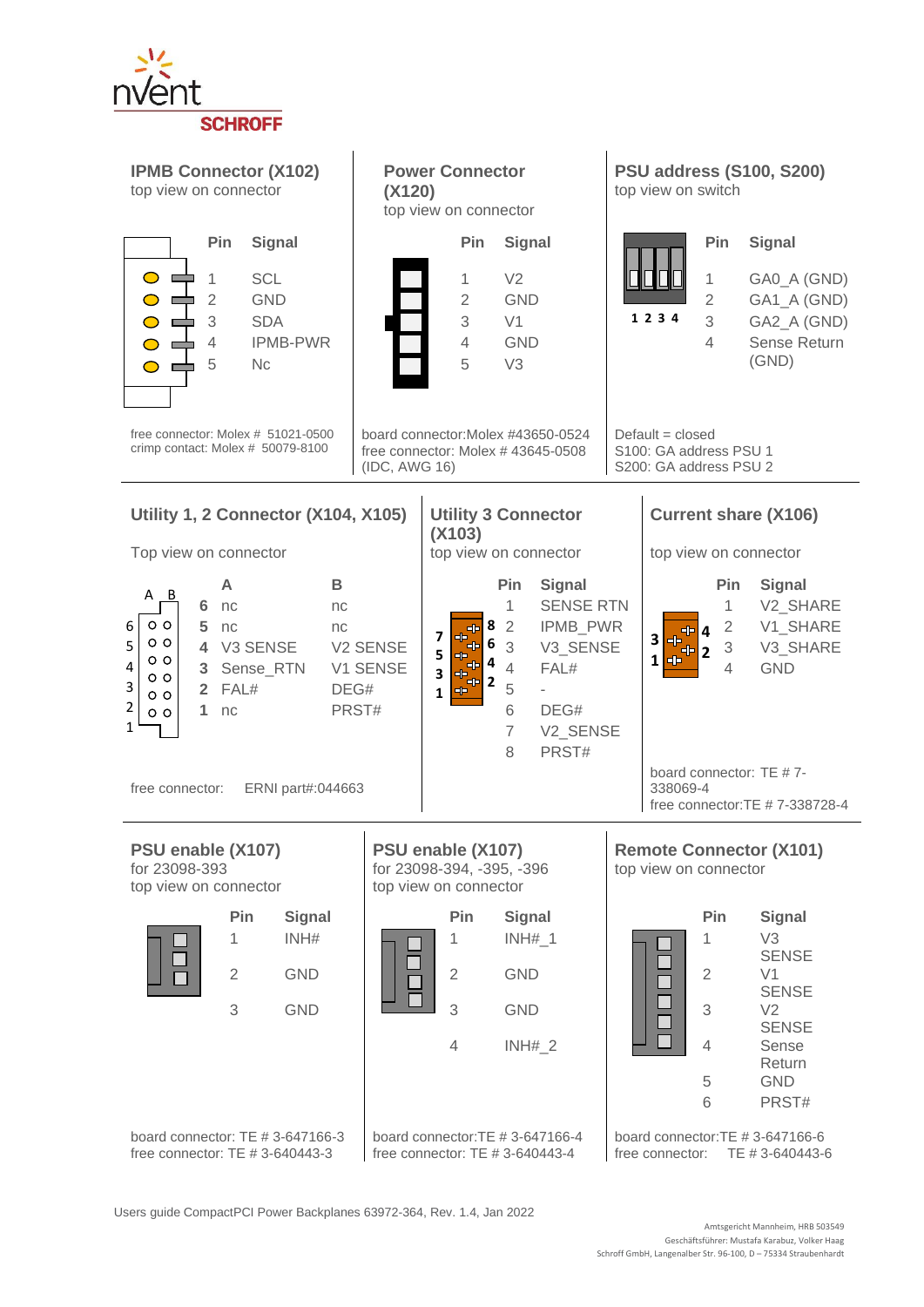

## **Part numbers Power Backplanes**

| <b>Part number</b>      | <b>Description</b>             |
|-------------------------|--------------------------------|
| $\frac{1}{2}$ 23098-393 | 3 U, 8 HP, 1x P 47 connector   |
| 23098-394               | 3 U, 16 HP, 2x P 47 connectors |
| 23098-395               | 6 U, 8 HP, 1x P 47 connector   |
| 23098-396               | 6 U, 8 HP, 2x P 47 connector   |

## **Part numbers Accessory Cables**

| <b>Part</b><br>number | <b>Power</b><br><b>Backplane</b><br><b>Connector</b> | <b>Description</b>                                                          |
|-----------------------|------------------------------------------------------|-----------------------------------------------------------------------------|
| 23204-110             | X100, X200                                           | Mains input, 3 wire, 500 mm                                                 |
| 23204-115             | X104, X105                                           | Utility cable, 350 mm, 12 pin header on both ends                           |
| 23204-116             | X104, X105                                           | Utility cable, 600 mm, 12 pin header on both ends                           |
| 23204-113             | X102                                                 | IPMB cable, 750 mm, 5 pin header on both ends                               |
| 23204-867             | X106                                                 | Current-sharing flat ribbon cable, 150 mm, 2 x 4-pin Micro-<br><b>Match</b> |
| 23204-811             | X <sub>103</sub>                                     | Utility cable, header / header                                              |
| 23204-812             | X103                                                 | Utility cable, header / open end                                            |

## **Technical data**

Further requirements on request at **backplanes@nvent.com** 

| <b>Mechanical and climatic parameters</b>                                            |                                                                                                      |
|--------------------------------------------------------------------------------------|------------------------------------------------------------------------------------------------------|
| Operating temperature                                                                | $-55^{\circ}$ C to $+85^{\circ}$ C                                                                   |
| Storage temperature                                                                  | $-55$ °C to $+125$ °C                                                                                |
| Humidity with conformal coating                                                      | max. 95 %, not condensing                                                                            |
| Flammability:<br>PCB, connectors and components<br>Ceramic caps                      | <b>UL 94 V-0</b><br>Fire-proof                                                                       |
| Mechanical durability<br>Mating cycles<br>Insertion/extraction force:<br>Durability: | 250 cycles<br><110N / per Power Connector                                                            |
| All signal contacts powered at<br>All power contacts powered at                      | 3 Amp / pin<br>30 Amp / pin                                                                          |
| Dimensions (mm)<br>Width (please see drawing)<br>Height 3U / 6U                      | $3U/1$ Slot = 128,7mm x 78,99mm<br>$3U/2$ Slot = 128,7mm x 38,4mm<br>$6U/2$ Slot = 262,05mm x 38,4mm |
| Thickness                                                                            | 3,2 mm +/- 10% mm                                                                                    |